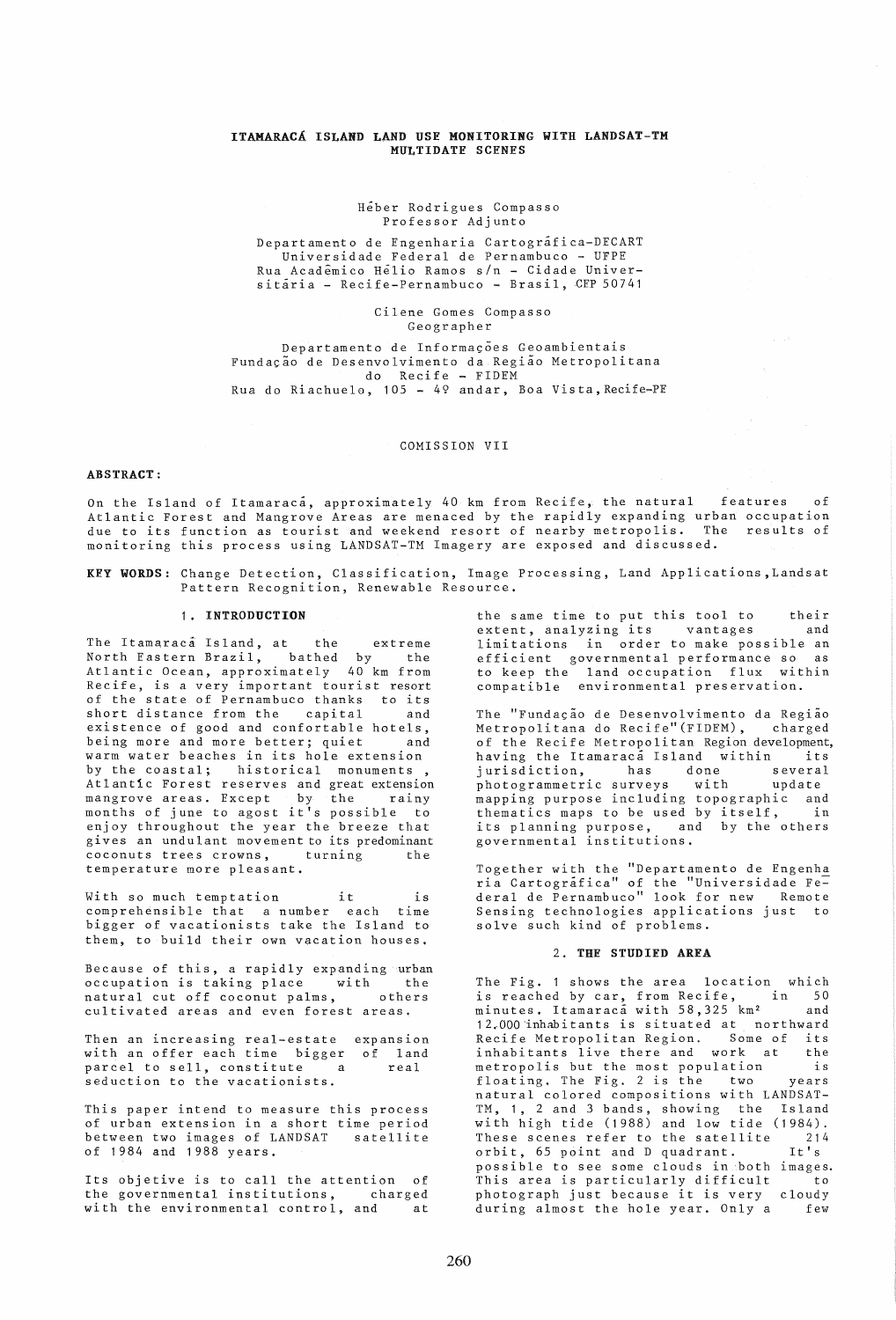days, from october to january,present good condi tions to photograph. These scenes, in their totality are 30% to 40% cloud their totality are<br>covered.



Fig. 1: Study Area Location

## 3. THE TECHNIQUE USED

To perform the classification the authors<br>used the software from ERDAS 7.4 (EARTH used the software from ERDAS 7.4 RESOURCES DATA ANALYSIS SYSTEMS Version 7.4 ) which is available at the "Universidade Fe deral de Pernambuco".

In the first step all statistics from the In the IIIst step and statistics from the<br>6 bands (1, 2, 3, 4, 5 and 7) were determined in order to chose the three less correlationed bands for processing over then the site choice for the supervised classification.

In spite of the software used gives means for this selection, like, for instance,<br>through the histograms analysis it was through the histograms analysis it was<br>developed by the authors a software that developed by the authors a software was called CCM (Correlation Coeficient Matrix) which gives the list of the 3, 4 and more bands combinations less correlated and the one of these sets which should be considered the best classification.

In this study the 1, 4, 7 bands combination was determined for both years.

After performed the training sample choice of the classes, their statistics determined and the CCM again used know, for each class, what was the bands combination (less correlated), were to best

For the first classes used with two sets<br>of samples for 1984 scene it was found: of samples for 1984 scene it was Beach  $(1,4,5$  and  $1,4,5)$ , Forest  $(1,3,4$  and 1,3,4), Mangrove  $(1,4,7$  and  $1,4,5)$ , Water  $(1,5,7 \text{ and } 2,4,7)$ , Naked Soil  $(3,4,7 \text{ and } 2,4,7)$  $3,4,5$ ), Mud  $(4,5,7 \text{ and } 1,4,7)$ , Urban Area  $(1,4,7 \text{ and } 2,4,7)$ , Shadow  $(1,4,7 \text{ and } 3,4,7)$ , Cloud  $(2, 4, 7 \text{ and } 1, 4, 7)$ , Sugar Cane  $(3, 4, 7 \text{)}$  $7$  and  $1, 4, 7$ , Coconut Palms  $(1, 3, 5$  and 7 and 1, 4, 7), Coconut Palms (1, 3, 5 and 1, 3, 4) and Sand Bank (2, 4, 7). The 1, 4, 7

combination had the bigest frequency (7) followed of 2,4,7 with 4.

Analyzing the three first combinations of 3 bands whose diferences in its correlation<br>coeficients sum were very small. the coeficients sum were very small, the<br>authors found results that agree with the authors found results that agree with the<br>mencioned above confirming again, the mencioned above, confirming again 1,4,7 like the best frequency and also showing it in Forest and Naked classes as a second place. Almost the same results were found in the 1988 scene. The final expect to the classification<br>classes used in the classification included, in the VEGETATION AREA, the SUGAR CANE and COCONUT PALMS. The principal<br>aim of this study was monitoring the aim of this study was monitoring the FOREST, MANGROVE and URBAN AREA classes FOREST, MANGROVE and URBAN AREA classes<br>and the effect of this last one over the vegetation like a hole.

For this reason, the 1, 4, 7 combination could be the best one, even for the final classification. In spite of this, it was<br>performed several classifications with performed several classifications with<br>three diferent bands, like 1,4,5 2,4,7 three diferent bands, like  $1, 4, 5$  2, 4,  $2, 4$ ,  $3, 7$  and with more bands also. The results and with more bands also. The results,<br>compared to the work realized by FIDEM compared to the work realized by FIDEM<br>with 1 30 000 aerial photograph of 1984 with 1.30.000 aerial photograph of and  $1988$ , confirmed the  $1,4,7$  combination realy the best one.

It was used the Maximum likelihood classification available in ERDAS/7.4 after performed the preliminary parallelepiped classification for testing the training s amp le s.

All the normal means available in the software used for this kind of work were used in order to find better results like the bi-dimensional histograms analyzing, contingency matrix, classification accuracy table, probability image file and finnaly , where the statistical frigidity difered where the statistical fligidity difered<br>from the reality, it was used filtering and manual correction, based in ground truth, in pixels blocks or pixel by pixel.

Those who works with computer classification know that although the training sample is perfectly chosen, based in ground truth , they have not always a normal distribution and in most case the small reflectance differences within even into one class caused by the solar incidence in topography, the diferent stages of the same vegetation<br>specie, the frequency in number of specie, the frequency in number  $objects$  (trees, houses, etc); the variety<br>of classes within a pixels - all this of classes within a pixels - all call for more attentin in performing this work through the best bands chosen good and representation samples.

In this study, because of these problems,<br>some of SAND BANK pixels were confused some of SAND BANK pixels were with CLOUD and vice versa; FOREST topography shadown with MANGROVE; clouds SHADOW with MANGROVE and URBAN AREA with NAKED SOIL and vice versa.

As much as more manual corrections have to be made, there is some loss of vantages of computational means. the

Normally working in a 512 x 512 pixels screen, the authors consumed 4 to 5 hours to perform all the work of classification,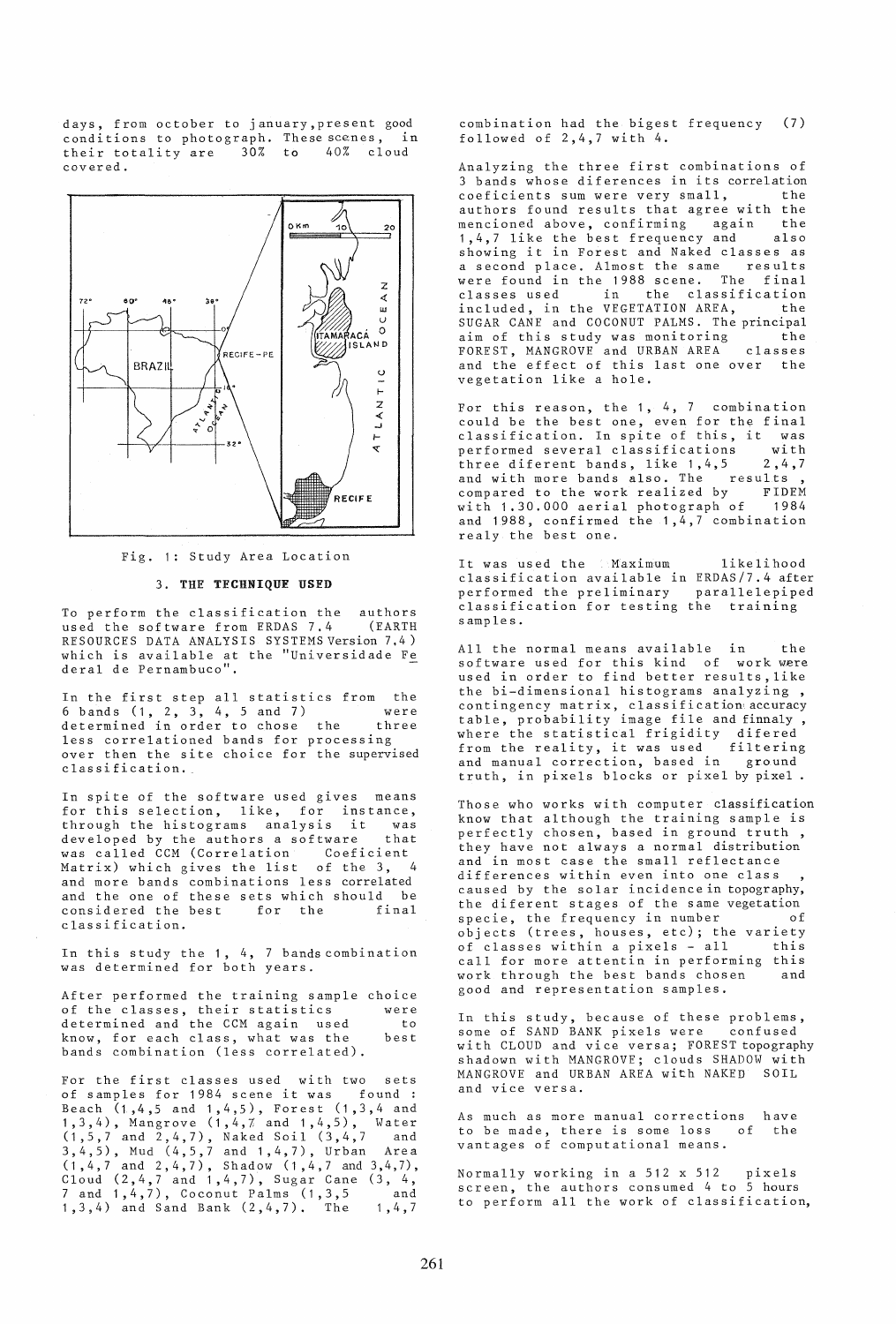with the software used. Depending the manual correction amount, this time may be triplicated.

### 4. THE RESULTS

The Table 2 gives the results of comparative classifications from the scenes which maps are in the Fig, 3. the two

The BFACH reduction of  $-0,56\%$  accurred<br>in 1988 was due to the high tide at the in 1988 was due to the high tide at the moment the scene was taken, occuring the contrary in the 1984 scene, where the tide was low. For the same reason there was a reduction in the SAND BANK (-1,11%) and MUD (total) classes in the 1988 image,with the growing WATER class (+10,82%).

The MANGROVE class is very well conserved, showing also a false  $+1$ ,  $71\%$  increase. This<br>was due to the occurrence of clouds and was due to the occurrence of clouds its shadows, predominant at this class in the 1984 scene.

It is possible to see this by comparing the two images of Fig. 2. As already mencioned, this area at extreme northeastern Brazil<br>is particularly limited for this kind of is particularly limited for this kind work because the clouds high incidence.

The FOREST class comprises in this study the remaining Atlantic Forest, which some of them have been constituted as ecological<br>reserve: arboreal vegetation with small reserve; arboreal vegetation with size and low density and coconut palms with<br>high density, This class was the most high density. This class was the immolated with -2,89% decrease.

Unfortunatly a part of this felling over one set up reserve called "LANCO over one set up reserve called "LANÇO –DOS<br>CAÇÕES" (Fig. 2). was

The VEGETATION AREA class which comprises<br>low density coconut palms, and shrub low density coconut palms, and vegetation; sugar cane and other subsistence cultivations, has a low variation of -0,18%. This was also due to the 1988 -0,18%. This was also due to the 1988<br>window scene that was one little bigger than 1984 one (+1,86%).

The NAKED SOIL (+1,14%) and URBAN AREA (+1,34%) class confirm the increased occupation of green areas.

An interesting confirmation of these<br>effects may be observed from Fig. 4 that effects may be observed from Fig.  $4$ shows the two years thermal images. There is an temperature elevation in the 1988 scene compared to the 1984 one, In these images it is possible to associate hot places with lighter tones. As less is vegetation cover, the higher is the temperature.

It must be said that a sunny day in 1988 scene and a rainy one in 1984 1988 scene and a rainy one in 1984 could<br>made this difference. Unfortunatly there were no temperature and pluviometric data for comprove it. the

### 5. CONCLUSIONS

The increasing images satellite development, regarding better and better resolutions<br>and an offer of richer ontions over the exerning<br>and an offer of richer options over the<br>eletromagnetic spectrum, permit to use eletromagnetic spectrum, permit to this technique with sucess in monitoring the geographic environment so as to give the governamental agencies the possibility to interfere in time and in an efficient and conscientious way.

#### 6. BIBLIOGRAPHY

- COMPASSO, H.C. et allis Retificação e Classificação Digital no Sistema ERDAS da Universidade Federal de Pernambuco. Proceedings of the Congresso de Senso riamento Remoto, 76 p., Manaus, 1989.
- COMPASSO, H.C. Classificacao Digital de Imagens de Satelite nos Estudos Geogra ficos e Ambientais - 0 Sistema ERDAS da UFPE - Proceeding; of the "Encontro Regional de Estudos Geograficos" 12 p, Recife, 1991.

- ERDAS Manual - Atlanta, USA, 1200 p  $-1983.$ 

- Reservas Ecologicas - Regiao Metro  $\overline{p}$ olitana do Recife-FIDEM, Recife, 180 $\overline{p}$ 1991 .

COMPASSO, H.R. and SILVA, Jr. A.F. da MCC - Um Recurso para a Seleção de Atributos. Proceedings of the Semina rio e Work Shop de Geoprocessamento , Recife, 18 p, 1991.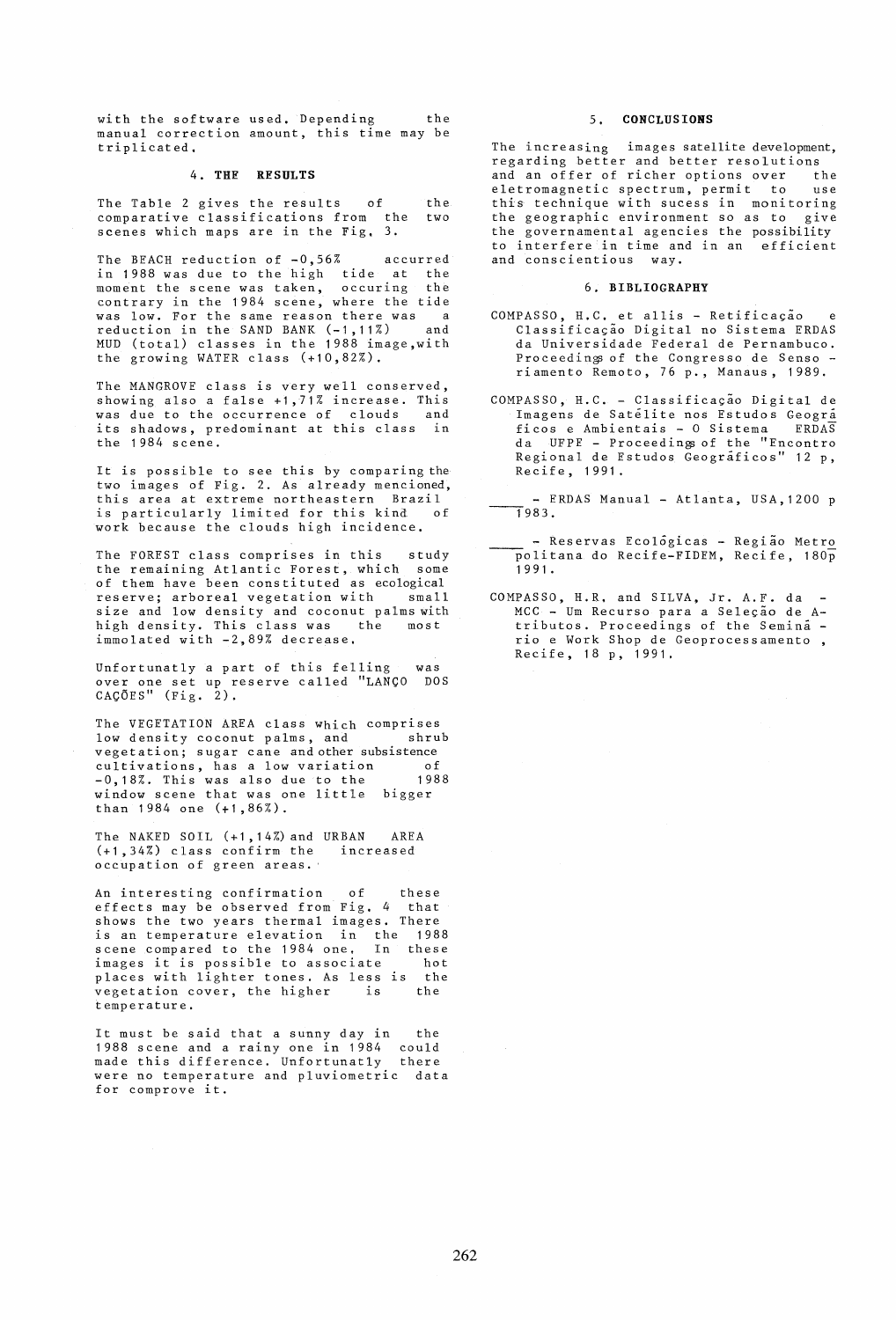

Fig. 2: Visible colored composition with bands 1,2,3 showing the partial "Lanco dos Cacoes" Reserve felling. (Unfortunatly the monochromatic prints of this paper do not do justice to the hues diferrences so much important to identify



Fig. 4: Comparative thermal bands (6) showing the higher temperature in the 1988 scene.

ground variations as can be seen in the colored

ones) .